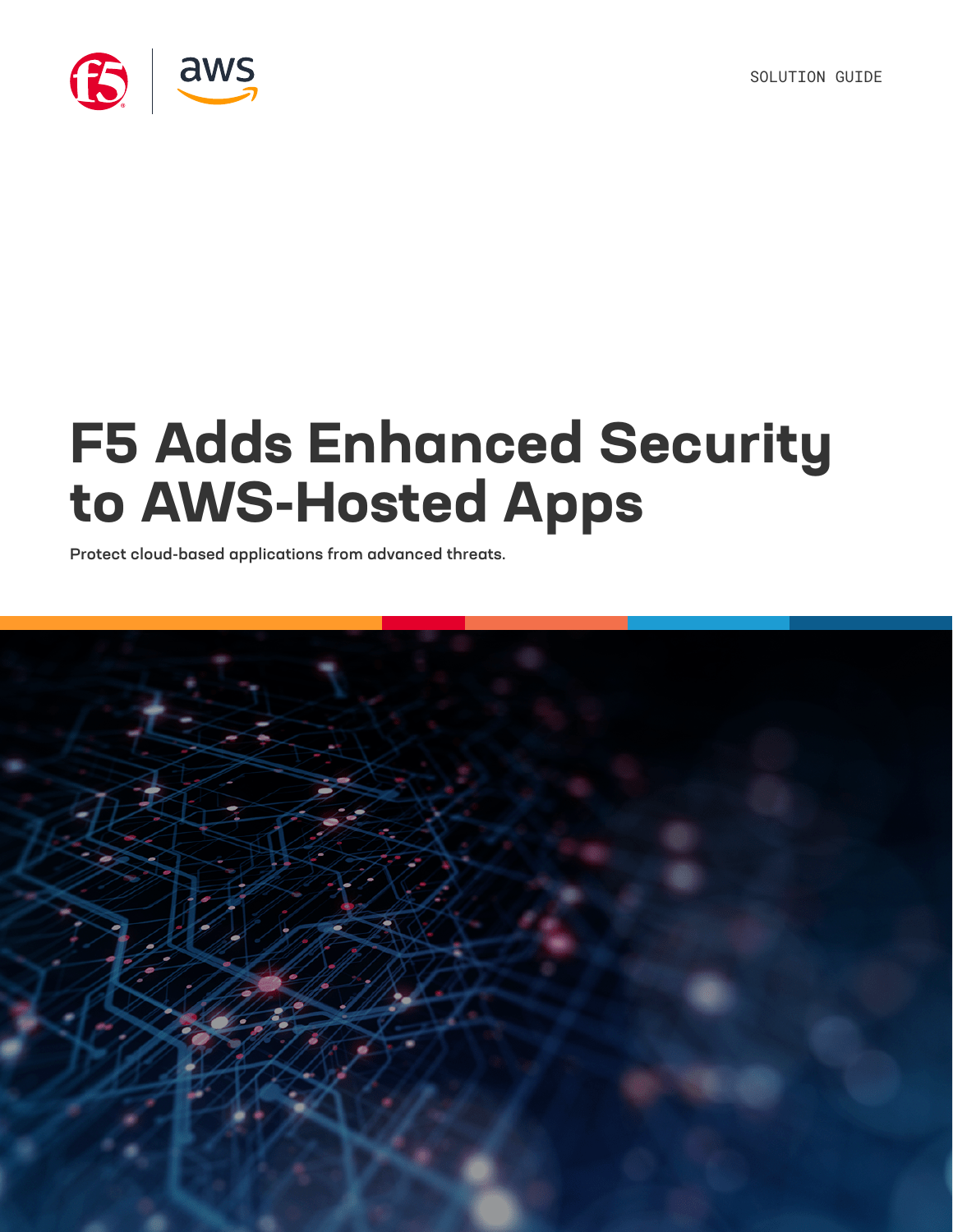OWASP TOP 10 WEB APPLICATION SECURITY RISKS

- 1. Broken access control
- 2. Cryptographic failures
- 3. Injection
- 4. Insecure design
- 5. Security misconfiguration
- 6. Vulnerable and outdated components
- 7. Identification and authentication failures
- 8. Software and data integrity failures
- 9. Security logging and monitoring failures
- 10. Server-side request forgery

Source: [OWASP](https://owasp.org/www-project-top-ten/)

#### **There is an ever-increasing number of applications being developed—**

and companies are more reliant on them to achieve business goals. While adding productivity, more apps mean more potential vulnerabilities that can be exploited. A recent study discovered that 52% of all data breaches were the result of attacks on web apps.<sup>1</sup>

As more apps are developed—and each app is getting attacked more often and with more sophisticated tactics than before—security teams need enhanced tools with higher efficacy and greater coverage to keep up.

If you're delivering applications via Amazon Web Services (AWS), a variety of native and purpose-built security tools can help thwart attacks and keep your data and customers safe.

# **Leveraging Amazon CloudFront to deliver your app**

Amazon CloudFront is a content delivery network (CDN) with low latency and high transfer speeds. Leveraging Amazon's 310+ Points of Presence, you benefit from a data center and network architecture that is designed to meet the requirements of the most security sensitive organizations. A strong security strategy relies on choosing the right tools at the outset. AWS Shield Standard is built into Amazon CloudFront and provides DDoS mitigation against layer 3 and layer 4 attacks. In addition to built-in DDoS protection, CloudFront is compliant with multiple programs. **[Click here](https://aws.amazon.com/compliance/services-in-scope/)** for more information on AWS compliance programs.

Amazon CloudFront is integrated with AWS origin-based services, such as Amazon Simple Storage Service (Amazon S3), Elastic Load Balancing (ELB), Amazon Elastic Compute Cloud (Amazon EC2), Amazon API Gateway, and AWS Media Services, and also supports third-party origins (on premises, hosted environment, third-party cloud provider). Amazon CloudFront can help you accelerate and protect both dynamic and static content while reducing the load on your origin service.

Starting in the AWS Management Console, you can configure your origin and begin testing your Amazon CloudFront distribution in as little as 15 minutes.

Once you're set up, you can integrate additional layers of protection with other available services.

<sup>1</sup> [Verizon Data Breach Investigations Report](https://www.verizon.com/business/resources/reports/dbir/2021/results-and-analysis/)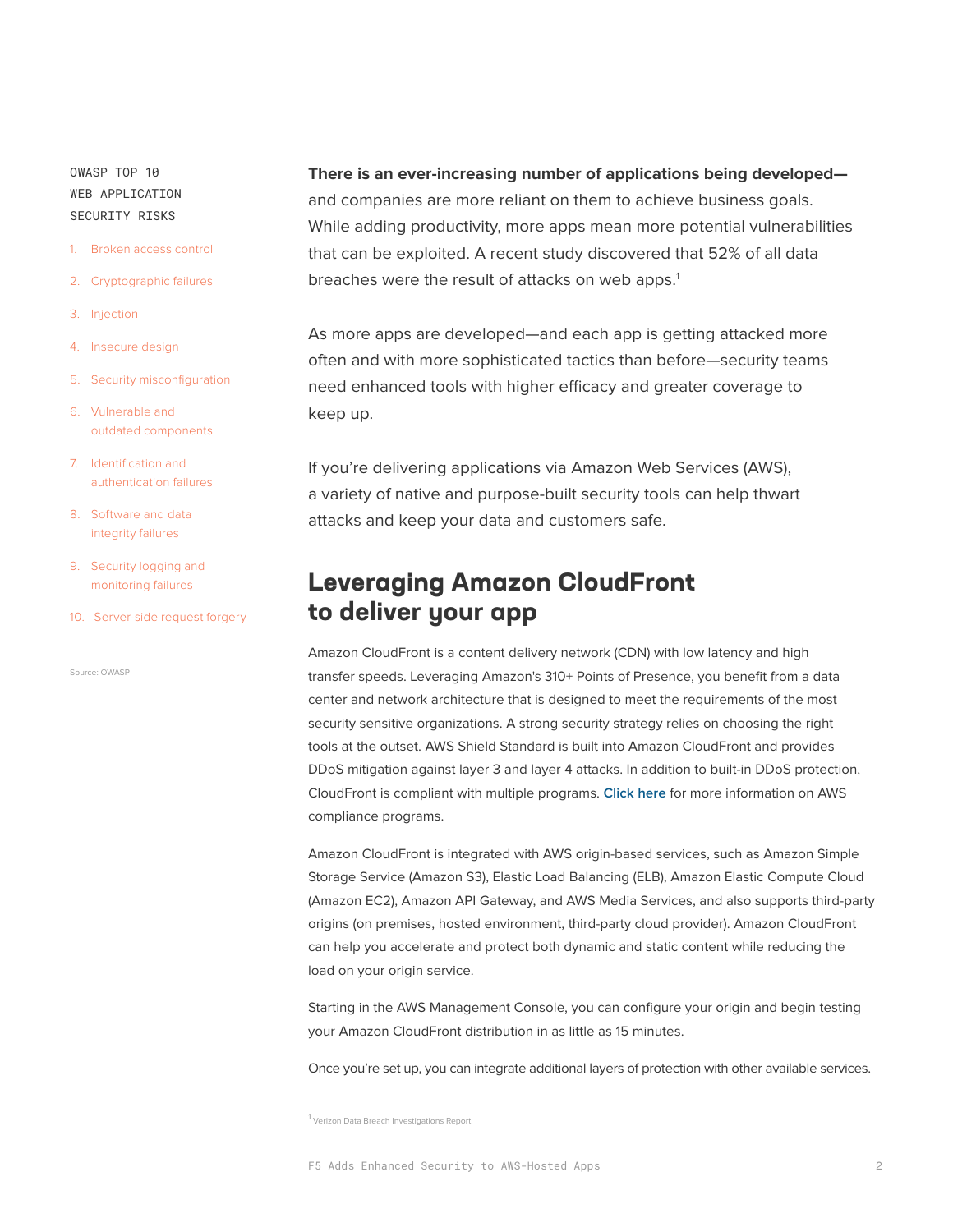## HOW F5 THREAT STACK WORKS WITH YOUR AWS ASSETS

**F5 Threat Stack** adds another layer of protection by analyzing all of your AWS assets to identify vulnerabilities in the infrastructure. Threat Stack proactively checks for security issues within your AWS environment and the native constructs that you built.

With Threat Stack, you can identify patterns of risky behavior, increase your breach detection, and reduce your time to respond.

# **Deploy AWS WAF on Amazon CloudFront to protect against OWASP Top 10 vulnerabilities**

Even with reliable monitoring, given the sheer volume of attacks, it's important to set up a strong application firewall to block bad actors. AWS WAF is a web application firewall (WAF) that helps protect your web applications and application programming interfaces (APIs) against common web exploits that may affect availability, compromise security, or consume excessive resources.

AWS WAF gives you more control over traffic reaching your applications by enabling you to create security rules that mitigate against layer 7 attacks such as SQL injection or crosssite scripting (XSS).

## **Use F5 Managed Rules to level up your AWS WAF**

F5 Managed Rules for AWS WAF dramatically enhances security effectiveness while reducing the operational overhead of having to write many custom rules. Rules are managed by F5's Security Threat Intelligence Team. This world-class team of researchers explores forums and third-party resources, investigates attacks, reverse engineers malware, and analyzes vulnerabilities to determine effective detection and mitigation methods that guard against web threats, DDoS attacks, and other evasive or evolving threats.

## **Protection provided by each of the four F5 rulesets includes:**

#### Bot Protection Ruleset

Analyzes all incoming requests and blocks any malicious bot activities including DDoS tools, vulnerability scanners, web scrapers, and forum spam tools.

## OWASP Top 10 Web Exploits Protection Ruleset

Mitigates attacks that seek to exploit vulnerabilities contained in the OWASP Top 10, including cross-site scripting (XSS) attacks, injection attacks, and many more.

## API Attack Protection Ruleset

Secures against API-level attacks, as well as XML external entity attacks and server-side request forgery (SSRF); also offers support for both XML and JSON payloads and common web API frameworks.

#### Common Vulnerabilities & Exposures (CVE) Protection Ruleset

Defends against high-profile CVEs that can be found in popular systems such as Apache, Java, MySQL, WordPress, and many more.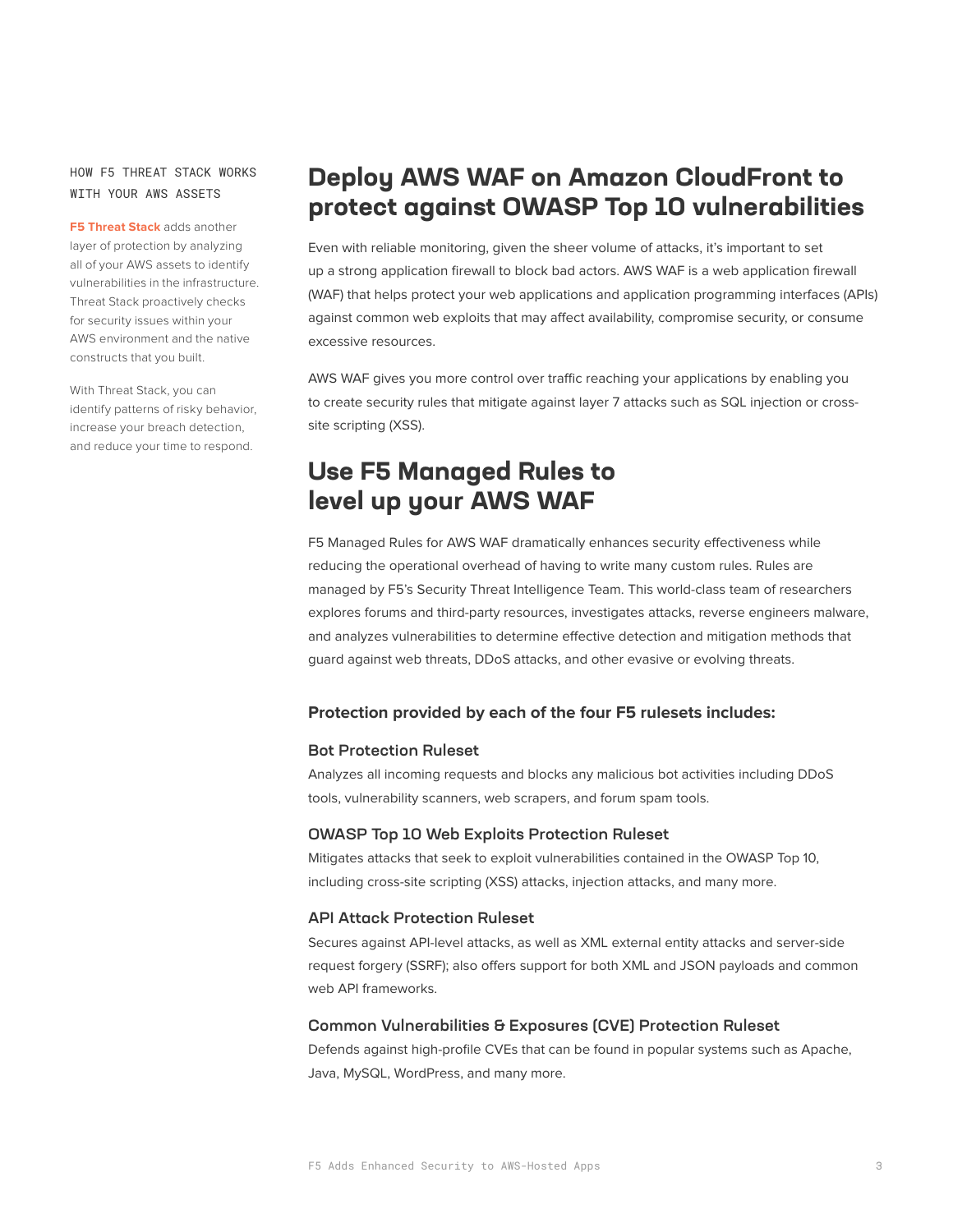# **Enhanced security for advanced attacks with F5 Distributed Cloud Bot Defense**

As your application grows and sees increased visibility over time, it will be exposed to more sophisticated attacks and therefore require greater security. Distributed Cloud Bot Defense is a managed security service that prevents bot attacks, which can result in large-scale fraud, inflated operational costs, and friction for your end users. By delivering continuous protection to your enterprise, the service is designed to ensure protection from the most concerning online attacks, including those on the OWASP list.

Distributed Cloud Bot Defense is an all-in-one security solution built with artificial intelligence (AI) and machine learning (ML) that leverages its global footprint and network to identify and prevent a wide range of attack tactics (bots, unauthorized online transactions, and fake users), helping organizations mitigate fraud and abuse. Distributed Cloud Bot Defense prevents fraud by securing specific endpoints on web applications that bots try to breach.

Distributed Cloud Bot Defense yields real-time insights and reporting, along with 24x7 support from the global F5 Security Operations Centers (SOC). Customers receive real-time attack details with enhanced visibility into measures taken to detect and mitigate the attack.

Distributed Cloud Bot Defense helps organizations without IT and security teams to protect their online transactions.



USING [F5 DISTRIBUTED "CLOUD BOT DEFENSE], WE ELIMINATED UNWANTED AUTOMATED BOT TRAFFIC, WHICH AT TIMES ACCOUNTED FOR 95% OF OVERALL TRAFFIC." — SECURITY DIRECTOR AT A GLOBAL AIRLINE